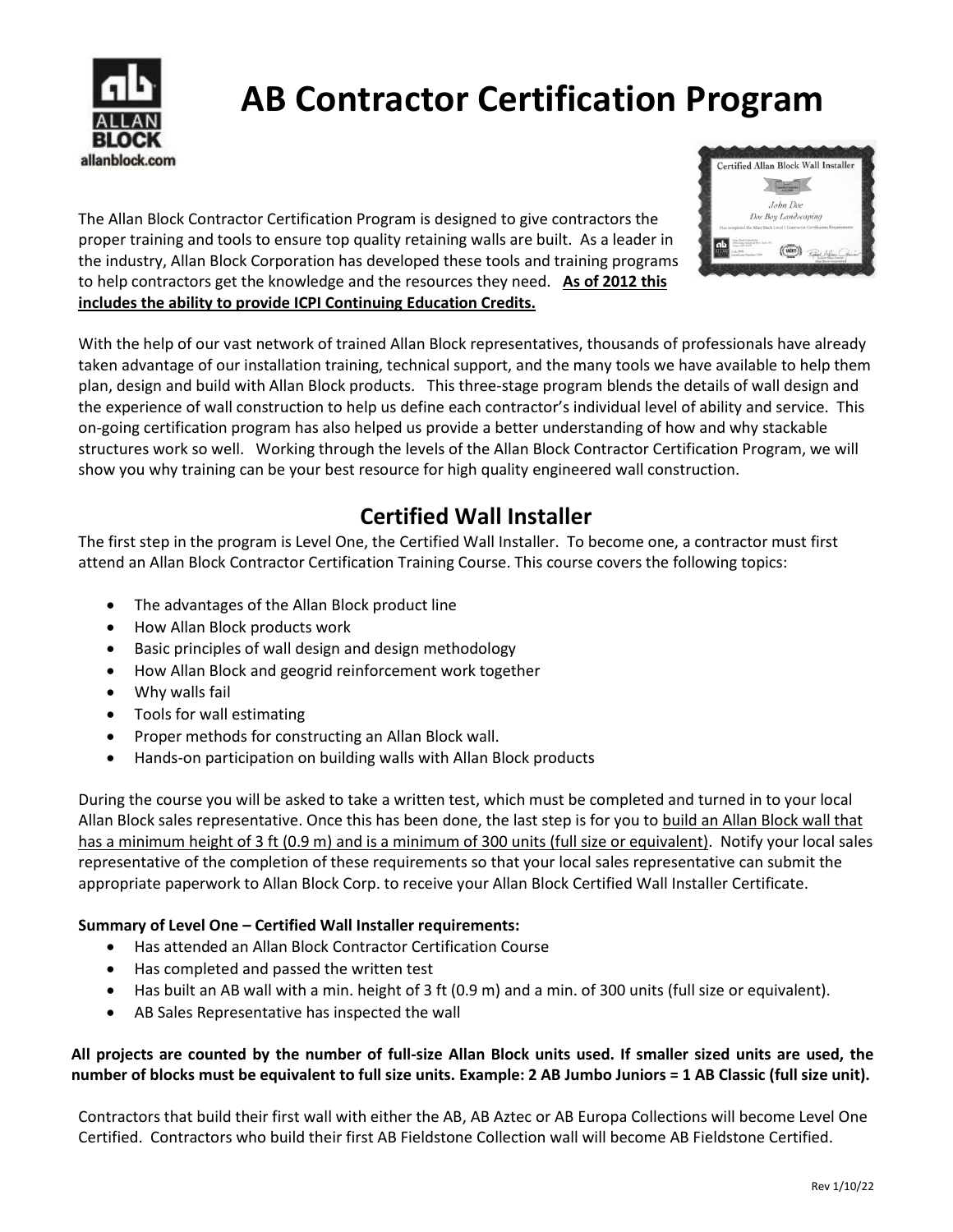

# **AB Contractor Certification Program**

### **Experienced Wall Installer**

The second step in the program is the Experienced Wall Installer. Although the options of what you can do with Allan Block products are without limit, there are a few basic concepts that must be mastered to move into the experienced level. To become an Experienced Wall Installer, you must build 5 additional walls that meet the specifications listed below:

- **All 5 walls submitted are recommended to comply with the following:**
	- o Walls comply with local building codes
	- o Walls constructed meet industry tolerances
	- o Detailed project proposals were submitted, and pre-construction meetings were held for each project
	- $\circ$  All walls built have a minimum height of 3 ft (0.9 m) and a minimum of 300 units (full size or equivalent).
	- o AB Tech Sheet #797 Caring for Your Retaining Wall was left with the property owner on each project
	- $\circ$  Material lien waivers were supplied to the property owner and/or general contractor at completion of construction for each wall
	- $\circ$  Geogrid reinforcement was used on a minimum of 3 of the 5 submitted walls
	- $\circ$  Stamped drawings from a local engineer were used on a minimum of 3 of the 5 submitted walls
	- $\circ$  Each of the following conditions must be covered on at least one of the 5 walls submitted.
		- Curved wall (inside or outside radius)
		- Step up or step downs (at base and top of wall)
		- Slopes above the top of the wall
		- Terraced wall
		- Water management detail (example: drainage swale)

Notify your local Allan Block sales representative of any AB walls you would like submitted toward your Experienced Wall Installer certification so that your local sales representative can submit the appropriate paperwork to Allan Block Corp. to receive your Allan Block Experienced Wall Installer Certificate.

#### **Summary of Experienced Wall Installer requirements:**

- Has completed Certified Wall Installer certification
- Has completed 5 additional Allan Block walls that meet the guidelines and requirements listed above
- Allan Block sales representative has inspected each submitted wall

#### **All projects are counted by the number of full-size Allan Block units used. If smaller sized units are used, the number of blocks must be equivalent to full size units. Example: 2 AB Jumbo Juniors = 1 AB Classic (full size unit).**